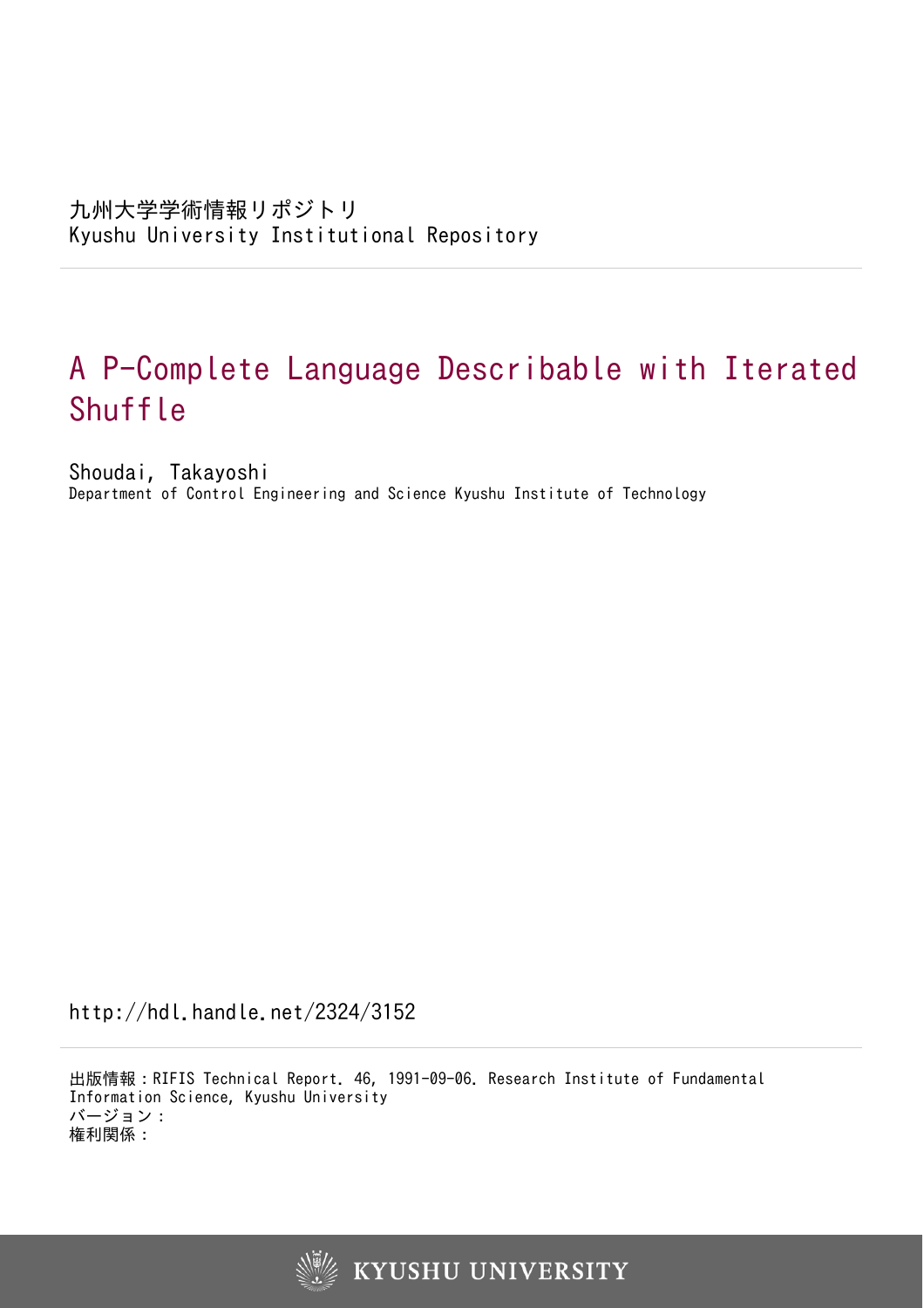# A P-Complete Language Describable with Iterated Shuffle

Takayoshi Shoudai Department of Control Engineering and Science Kyushu Institute of Technology Iizuka 820, Japan

September 6, 1991

#### **Abstract**

We show that a P-complete language can be described by using the shuffle operator, shuffle closure, union, concatenation, ICleene star and intersection on a finite alphabet.

# **1. Introduction**

In this paper, we construct a P-complete language by using shuffle operator  $\triangle$ , iterated shuffle<br>†, union ∪, concatenation ·, Kleene star \* and intersection ∩ over a finite alphabet. The shuffle operator was introduced by [10] to describe the class of flow expressions. Formal properties of expressions with these operators have been extensively studied from various points in the literatures  $[2, 3, 4, 5, 8, 9, 10, 11]$ .

It is known that the complexity of almost classes of languages can be increased by using the iterated shuffle operator. For example, there are two deterministic context-free languages  $L_1$  and  $L_2$  such that  $L_1 \triangle L_2$  is NP-complete [9]. Moreover, by allowing the synchronization mechanisms, any recursively enumerable set can be described [I, 31.

In [2, 11], by using the shuffle and iterated shuffle operators together with  $\cup, \cdot, \cdot, \cup$ , an NPcomplete language is described. We employ the same set of operators to describe our P-complete language. In the proof of P-completeness, the intersection operator plays an important role to make the language polynomial-time recognizable. However, we do not know whether the intersection operator is necessary to define a P-complete language as in the case with NP-complete  $[2, 11]$ .

Recently, P-complete problems have received considerable attentions since they do not seem to allow any efficient parallel algorithms *[7].* This paper gives a P-complete problem of a new kind, which is described by a single expression.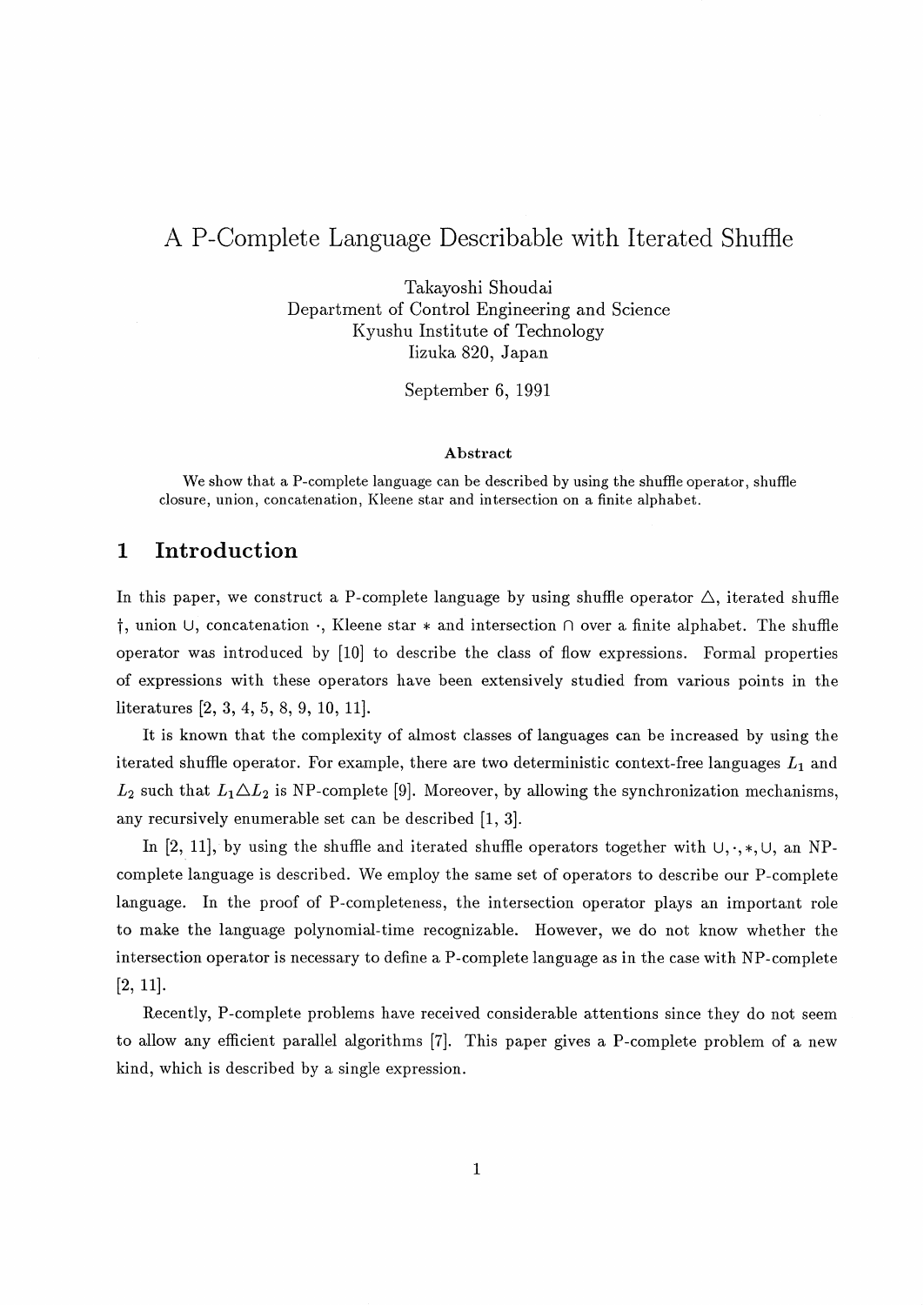## **2 Preliminaries**

Let  $\Sigma$  be a finite alphabet and  $\Sigma^*$  be  $\{a_1 \cdots a_n \mid a_i \in \Sigma \text{ for } i = 1, \ldots, n \text{ and } n \geq 0\}$ . A subset of  $\Sigma^*$  is called a *language*.

**Definition 1** For languages L,  $L_1$  and  $L_2$ , we define the *shuffle operator*  $\triangle$ , the *iterated shuffle*  $\dagger$  and operators,  $\cdot$ , $*$ , $+$  as follows: (1)  $L_1 \triangle L_2 = \{x_1y_1x_2y_2\cdots x_my_m \mid x = x_1x_2\cdots x_m \in L_1, y = y_1y_2\cdots y_m \in L_2 \text{ and } x_i, y_i \in L_1\}$  $\Sigma^*$  for  $i = 1, \ldots, m$  (shuffle operator). (2)  $L^{\dagger} = {\varepsilon} \cup L \cup (L\Delta L) \cup (L\Delta L\Delta L) \cup \cdots$  (iterated shuffle). (3)  $L_1 \cdot L_2 = \{xy \mid x \in L_1 \text{ and } y \in L_2\}$  (abbreviated to  $L_1L_2$ ). (4)  $L^* = \{\varepsilon\} \cup L \cup (L \cdot L) \cup (L \cdot L \cdot L) \cdots$ 

(5)  $L^+ = L \cdot L^*$ .

We identify a language  $\{w\}$  which consists of only one word with the w. Thus, we will denote  $\{w\}^*, \{w\}^+, \{w\}^{\dagger}, \ldots$  by  $w^*, w^+, w^{\dagger}$ , respectively.

As the basis of our reduction, we use the circuit value problem (CVP) that was shown Pcomplete [6]. Our definition in this paper slightly different from one in [6].

#### **CIRCUIT VALUE PROBLEM (CVP)**

**INSTANCE:** A circuit  $C = (C_1, \ldots, C_m, C_{m+1}, \ldots, C_n)$ , where each  $C_i$  is either (i)  $C_i = true$  or *false*  $(1 \leq i \leq m)$ , (ii)  $C_i = \text{NOR}(C_i, C_k)$   $(m+1 \leq i \leq n$  and  $j, k < i$ .

PROBLEM: Decide whether the value of  $C_n$  is *true*.

In later section, CVP represents the set of all circuits whose output is *true.* 

Let  $\Sigma$  be a finite alphabet,  $v_1, v_2, \ldots, v_m$  be symbols where  $v_i \in \Sigma$  for  $i = 1, \ldots, m$  and  $w_1, w_2, \ldots, w_{m+1}$  be words on a alphabet  $\Sigma - \{v_1, v_2, \ldots, v_m\}$ . By using the iterated shuffle operation, a language  $\{v_1^n v_2^n \cdots v_m^n \mid n \geq 1\}$  can be described as  $(v_1 v_2 \cdots v_m)^{\dagger} \cap v_1 + v_2 + \cdots + v_m +$ . Moreover, we can represent  $\{w_1v_1^n w_2v_2^n \cdots w_mv_m^n w_{m+1} \mid n \geq 1\}$  as

$$
(w_1w_2\cdots w_{m+1}\triangle (v_1v_2\cdots v_m)^{\dagger})\cap w_1v_1+w_2v_2+\cdots w_mv_m+w_{m+1}.
$$

We often use this form of languages to define a P-complete language. Whenever languages like these are defined in the next section, we will not describe the languages explicitly by using the shuffle operation and the iterated shuffle.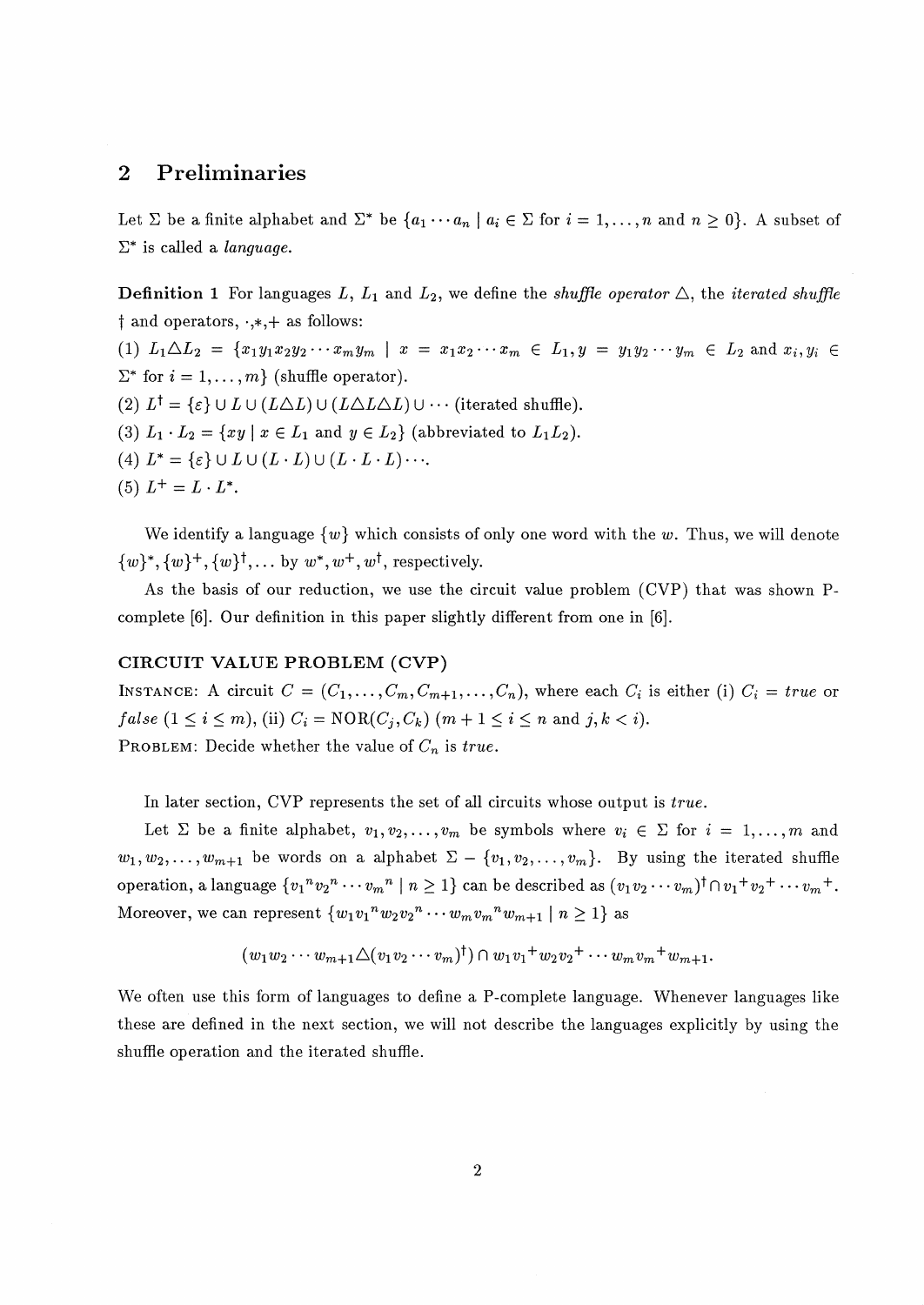# **3 A P-complete language**

The main result in this paper is the following theorem.

**Theorem 1** A P-complete language can be described with operators  $\cdot$ ,\*, $\cup$ , $\cap$ , $\triangle$ , $\dagger$ .

### **3.1 Definition of the language**

We will describe a P-complete language  $\mathcal{L}$  with the alphabet  $\Sigma = \{0, 1, a, b, c, d, u, v, x, y\}$ . This language is defined stepwize.

At first, a language  $L$  is defined as follows:

$$
L_a = a^+0 \cup a^+1 = \{a^i \beta \mid i \ge 1 \text{ and } \beta \in \{0,1\}\}.
$$
  
\n
$$
L_{bba} = (b^+1b^+1a^+0) \cup (b^+0b^+1a^+1) \cup (b^+1b^+0a^+1) \cup (b^+0b^+0a^+1)
$$
  
\n
$$
= \{b^j \beta' b^k \beta'' a^i \beta \mid i, j, k \ge 1 \text{ and } (\beta', \beta'', \beta) \in \{(1,1,0), (0,1,1), (1,0,1), (0,0,1)\}\}
$$
  
\n
$$
L_b = b^+1 = \{b^i 1 \mid i \ge 1\}.
$$

The following language T (resp. *F)* is used for a distribution of *true* (resp. *false)* value.

|  | $T_x = \{ 1dx^i u^i \mid i \ge 1 \}, \quad T_y = \{ 1y^i v^i \mid i \ge 1 \}.$                                                                   |
|--|--------------------------------------------------------------------------------------------------------------------------------------------------|
|  | $T_{xy}$ = { $1 dx^{i} u^{i} 1 y^{i} v^{i}$   $i \ge 1$ }, $T_{yy}$ = { $1 y^{i} v^{i} 1 y^{i} v^{i}$   $i \ge 1$ }.                             |
|  |                                                                                                                                                  |
|  | $T_{odd} = T_{xy}T_{yy}T_{y}T_{y} \cap T_{x}T_{yy}^{*} = \{1dx^{i}u^{i}(1y^{i}v^{i})^{j}   i \geq 1, j \geq 1 \text{ and } j \text{ is odd.}\}.$ |
|  | $T_{even} = T_x T_{yy}^* T_y \cap T_{xy} T_{yy}^* = \{ 1 dx^i u^i (1 y^i v^i)^j \mid i \ge 1, j \ge 1 \text{ and } j \text{ is even.} \}.$       |
|  |                                                                                                                                                  |
|  | $T = T_x \cup T_{odd} \cup T_{even} = \{ 1 dx^i u^i (1 y^i v^i)^j \mid i \ge 1 \text{ and } j \ge 0 \}.$                                         |

*F* is defined in a similar way. We use a symbol *0* instead of *1* which is used to construct the language T.

$$
F \;\; = \;\; \{0 dx^i u^i (0 y^i v^i)^j \ | \ i \geq 1 \ \text{ and } j \geq 0\}.
$$

Subwords  $1y^iv^i$  (resp.  $0y^iv^i$ ) of a word in T (resp. F) are combinated with  $b^i0$  (resp.  $b^i1$ ) of words in **L** and decides the value of the ith variable. These three languages **L,** T and *F* are cornbinated with each other by using the shuffle operation and the iterated shuffle.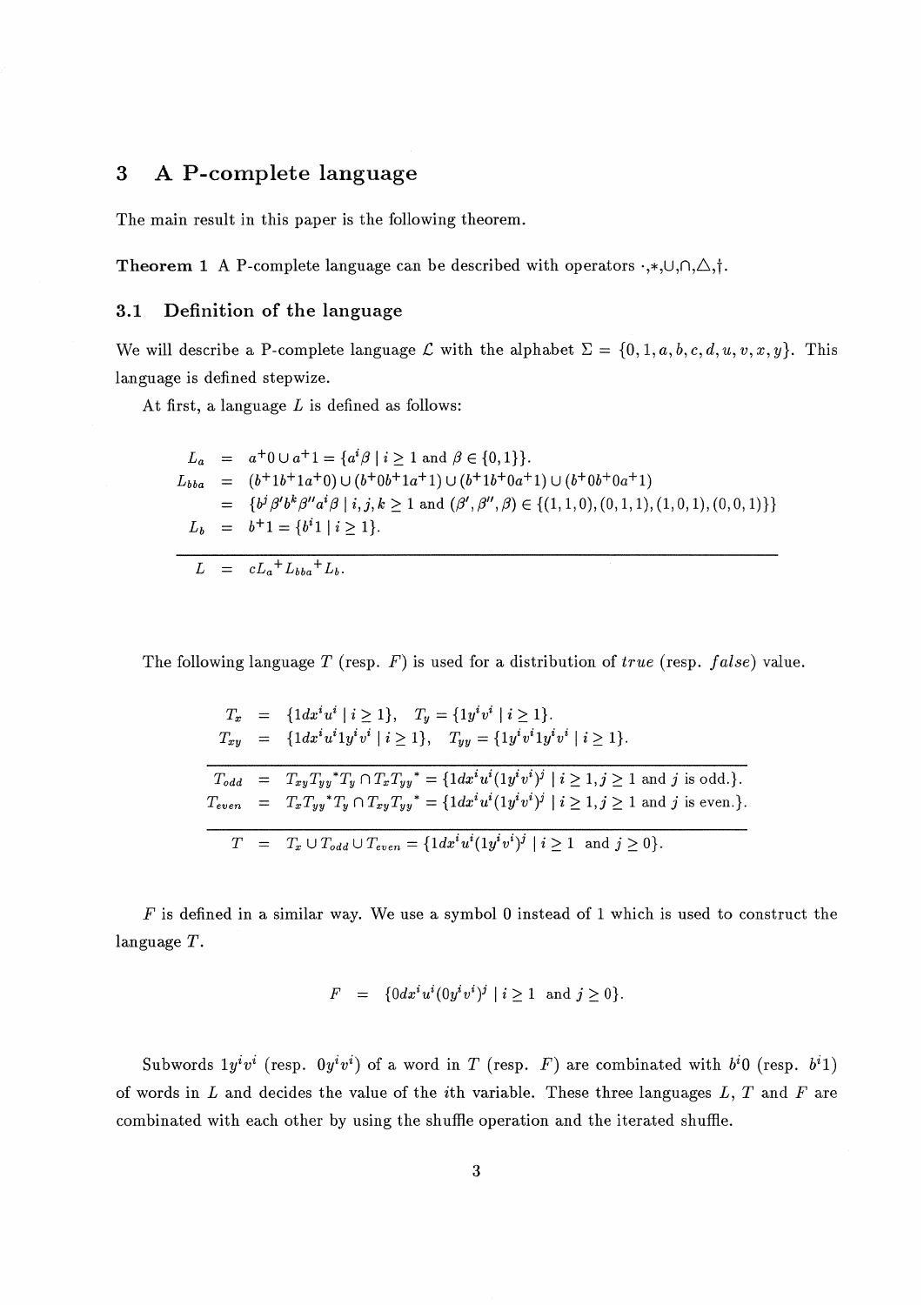$$
\mathcal{J}=L\triangle (T\cup F)^{\dagger}.
$$

A language  $K$  is used for our language to become polynomial time decidable. We construct the language  $K$  stepwize as follows:

$$
A_{11} = \{a^{i}11dx^{i}u^{i} | i \ge 1\}.
$$
  
\n
$$
A_{00} = \{a^{i}00dx^{i}u^{i} | i \ge 1\}.
$$
  
\n
$$
A_{01} = \{a^{i}01dx^{i}u^{i} | i \ge 1\}.
$$

In a similar way, following languages are defined.

$$
B_{01} = \{b^{i}01y^{i}v^{i} | i \ge 1\}.
$$
  
\n
$$
B_{11} = \{b^{i}11y^{i}v^{i} | i \ge 1\}.
$$
  
\n
$$
M = (A_{11} \cup A_{00})^{+} (B_{01}B_{01}A_{01})^{+} B_{11}.
$$

The language *M* has words whose subwords of the form  $dx^i u^i$  corresponding to the *i*th gate occurred more than two times a word. We want these subwords to be occured exactly one time a word.

$$
N_d = (dxudx^2u^2\Delta(xuxu)^{\dagger}) \cap (dx^+u^+dx^+u^+) = \{dx^i u^i dx^{i+1}u^{n+1} \mid i \ge 1\}.
$$
  

$$
N = c((dxuN_d^* \cap N_d^*dx^+u^+) \cup (dxuN_d^*dx^+u^+ \cap N_d^*))
$$
  

$$
= \{cdxudx^2u^2 \cdots dx^i u^i \mid i \ge 1\}.
$$

Then, we define a language  $K$  which will be used for allowing a language  $J$  to be in P.

$$
\mathcal{K} = M \cap (N \triangle \Sigma'), \text{ where } \Sigma' = \Sigma - \{d, u, x\}.
$$

Finally, we defined a language  $\mathcal L$  as follows:

$$
\mathcal{L} = \mathcal{J} \cap \mathcal{K}.
$$

#### **3.2 Proof of the P-completeness**

Theorem **1** follows from a next lemma.

 $\sim$ 

 $\bar{z}$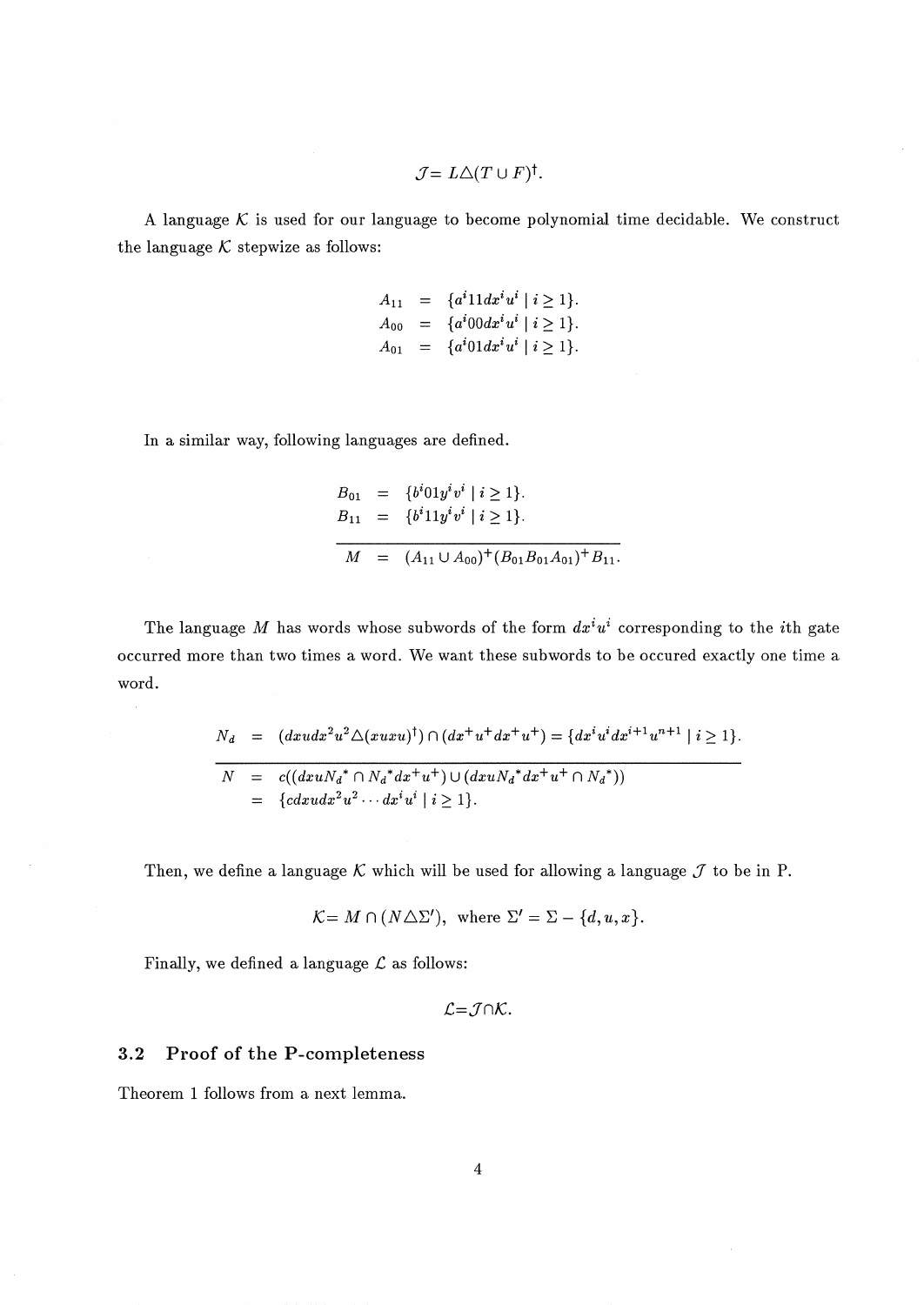

 $= 411dxua^211dx^2u^2a^300dx^3u^3b01yvb^201y^2v^2a^401dx^4u^4$  $\overline{w}$  $b^201y^2v^2b^301y^3v^3a^501dx^5u^5b^401y^4v^4b^501y^5v^5a^601dx^6u^6b^611y^6v^6$ 

Figure *1:* This circuit is transformed to a word *w.* 

**Lemma 1**  $\mathcal{L}$  is log-space equivalent to *CVP*, i.e.,  $\mathcal{L}$  is log-space reducible from *CVP* and *CVP* is log-space reducible from *L* .

*Proof.* We will define a function f from CVP to  $\Sigma^*$ . f is a function which transform  $C =$  $(C_1, \ldots, C_n) \in \text{CVP}$  to  $f(C) = \gamma w_1 \cdots w_n w_{n+1} \in \Sigma^*$ , where

$$
w_i = \begin{cases} a^i 11 dx^i u^i & (C_i = true) \\ a^i 00 dx^i u^i & (C_i = false) \\ b^j 01 y^j v^j b^k 01 y^k v^k a^i 01 dx^i u^i & (C_i = \text{NOR}(C_j, C_k)) \\ b^n 11 y^n v^n & (i = n + 1). \end{cases}
$$

It is easy to see that this function is computable in log-space by using a deterministic Turing machine.

We show following two claims.

*Claim 1.*  $f(C) \in \mathcal{L}$ , for every  $C \in CVP$ .

*Proof.* Let a word  $w = cw_1 \cdots w_m w_{m+1} \cdots w_n w_{n+1}$  be a transformed word from some *n*-gates instance  $C = (C_1, \ldots, C_m, C_{m+1}, \ldots, C_n)$  where  $C_i$  is an *input* gate for  $1 \le i \le m$ , an *and* gate for  $m + 1 \leq i \leq n$  and an output of this circuit is *true*. This instance has only one tuple of assignments of a boolean value *(true* or *false)* to each variables. We describe this assignment as  $B = (\beta_1, \ldots, \beta_n)$  such that  $\beta_i = 1$  (resp.  $\beta_i = 0$ ) if  $C_i = true$  (resp.  $C_i = false$ ) for  $i = 1, \ldots, n$ .

According to  $B = (\beta_1, \ldots, \beta_n)$ , we divide  $w_i$  into two words  $w_i'$  and  $w_i''$ .

 $(1)$  For  $i = 1, \ldots, m$ ,  $w_i' = a^i \beta_i$ ,  $w_i'' = \beta_i dx^i u^i$ .

(2) For  $i = m + 1, \ldots, n$ ,  $w_i' = b^j \overline{\beta}_j b^k \overline{\beta}_k a^i \overline{\beta}_i$ ,  $w_i'' = \beta_j y^j v^j \beta_k y^k v^k \beta_i dx^i u^i$ .

We note that since  $C_j$ ,  $C_k$  and  $C_i$  are related with each other by an NOR gate,  $w_i$ ' is in  $L_{bba}$ .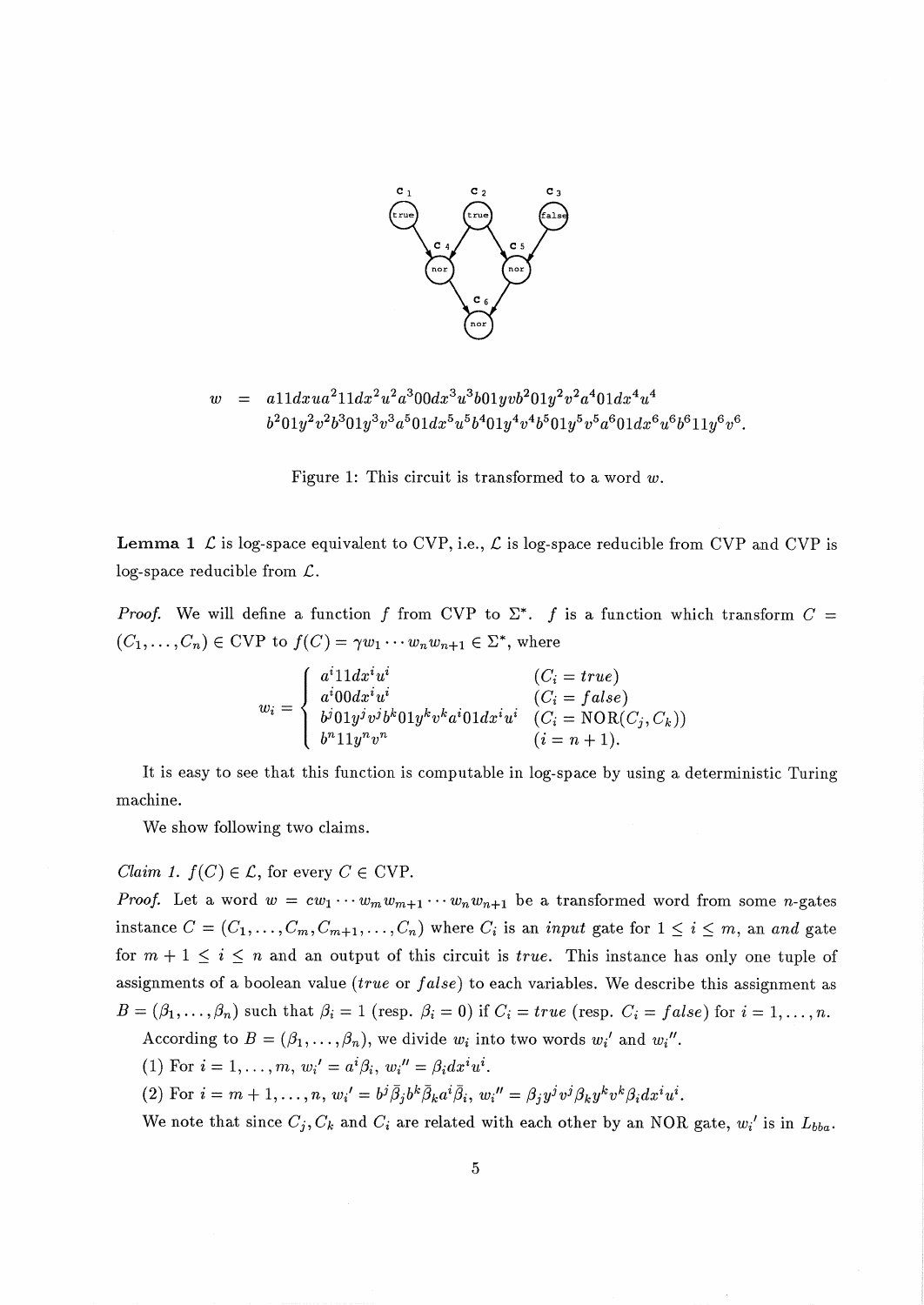(3)  $w_{n+1}' = b^{n}1$ ,  $w_{n+1}'' = 1y^{n}v^{n}$ .

It is easy to see that a word  $w' = cw_1' \cdots w_{n+1}'$  is in  $L = L_a^+L_{bba}^+L_b$ .

On the other hand, since  $w'' = w_1'' \cdots w_{n+1}''$  is constructed with subwords of the form  $\beta_i dx^i u^i$ or  $\beta_i y^i v^i$  and for each NOR gate, input gate nubers of this gate are always lower than a number of itself, we can describe the word  $w'' \in t_1 \triangle t_2 \triangle \cdots \triangle t_n$ , where  $t_i = \beta_i dx^i u^i \beta_i y^i v^i \cdots \beta_i y^i v^i$ . Since  $t_i \in$ T or F, for  $i = 1, ..., n$ ,  $f(C) = cw_1 \cdots w_m w_{m+1} \cdots w_n w_{n+1} \in w' \Delta t_1 \Delta \cdots t_n \subset L \Delta(T \cup F)^{\dagger} = \mathcal{L}$ .  $\Box$ 

Since every words w of L is contained in M, c is of the form  $w = cw_1 \cdots w_m w_{m+1} \cdots w_n w_{n+1}$ , where, for  $i = 1, ..., n + 1$ ,

$$
w_i = \begin{cases} a^{\ell_i} \beta_i \beta_i dx^{\ell_i} u^{\ell_i} & (1 \leq i \leq m, \beta_i \in \{0, 1\}) \\ b^{\ell_i'} 01 y^{\ell_i'} v^{\ell_i'} b^{\ell_i''} 01 y^{\ell_i''} v^{\ell_i''} a^{\ell_i} 01 dx^{\ell_i} u^{\ell_i} & (m+1 \leq i \leq n) \\ b^{\ell_{n+1}} 11 y^{\ell_{n+1}} v^{\ell_{n+1}} & (i = n+1) \end{cases}
$$

We transform a word  $w \in \mathcal{L}$  to a circuit  $C = (C_1, \ldots, C_m, C_{m+1}, \ldots, C_n)$  as follows:

(1) For  $i = 1, ..., m$ , if  $\beta_i = 1$  then  $C_i = true$  else  $C_i = false$ .

(2) For  $i = m + 1, \ldots, n$ ,  $C_i = \text{NOR}(C_j, C_k)$  where  $j = \ell_i'$  and  $k = \ell_i''$ .

It is easy to see that  $q$  is well-defined function and this function is log-space computable.

*Claim 2.*  $g(w) \in CVP$ , for every  $w \in \mathcal{L}$ .

*Proof.* Since  $w \in N$ ,  $\ell_i = i$  for every  $i = 1, ..., n$ . Moreover, since some parts of w are constructed of words which are contained in T or F, a subword  $y^i v^i$  of w is never occured before a subword  $dx^i u^i$  of w. Therefore  $j, k \leq i$ .

Since  $w \in L\Delta(T \cup F)^{\dagger}$  and w includes n subwords  $dxu, dx^2u^2, \ldots, dx^n u^n$ , there exist n words  $t_1, \ldots, t_n$  in  $T \cup F$  which contribute a construction of w by using the iterated shuffle. Without loss of generality, we assume that  $t_i$  includes  $x^i u^i$  as a subword.

We claim that for  $i = 1, \ldots, n$ ,  $t_i \in T$  if and only if a value of  $C_i$  is true. This is shown by the induction. For  $i = 1, ..., m$ , if  $\beta_i = 1$ , then  $t_i$  must be in T. Thus, by definition of  $g, C_i = true$ . For  $i \geq m+1$ , suppose that for  $j, k < i$ , this claim is true. We only discuss the case of  $t_j \in T$  and  $t_k \in T$ . Other case is shown in a similar way. By the assumption, values of  $C_j$  and  $C_k$  is true. We remove contributions of  $t_j$  and  $t_k$  from  $w_i$ . The remaining word is  $b^j 0 b^k 0 a^i 0 1 dx^i u^i$ . Moreover,  $w_i$  must has a contribution from  $L_{bba}$ . This contribution must be of the form  $b^+0b^+0a^+1$ . Thus, the remaining word after removing this contribution is  $0dx^i u^i$ . Therefore,  $t_i$  must be in F. On the other hand, a value of  $C_i = \text{NOR}(C_j, C_k)$  is *false*. Thus, we hold this claim.

Since  $t_n$  must be in T, a value of  $C_n$  is true. Thus,  $g(w) \in CVP$ .  $\Box$ 

By the discussion above, we can say that  $\mathcal L$  have a log-space reduction  $f$  from CVP and CVP have a log-space reduction g (inverse of f) from  $\mathcal{L}$ .  $\Box$